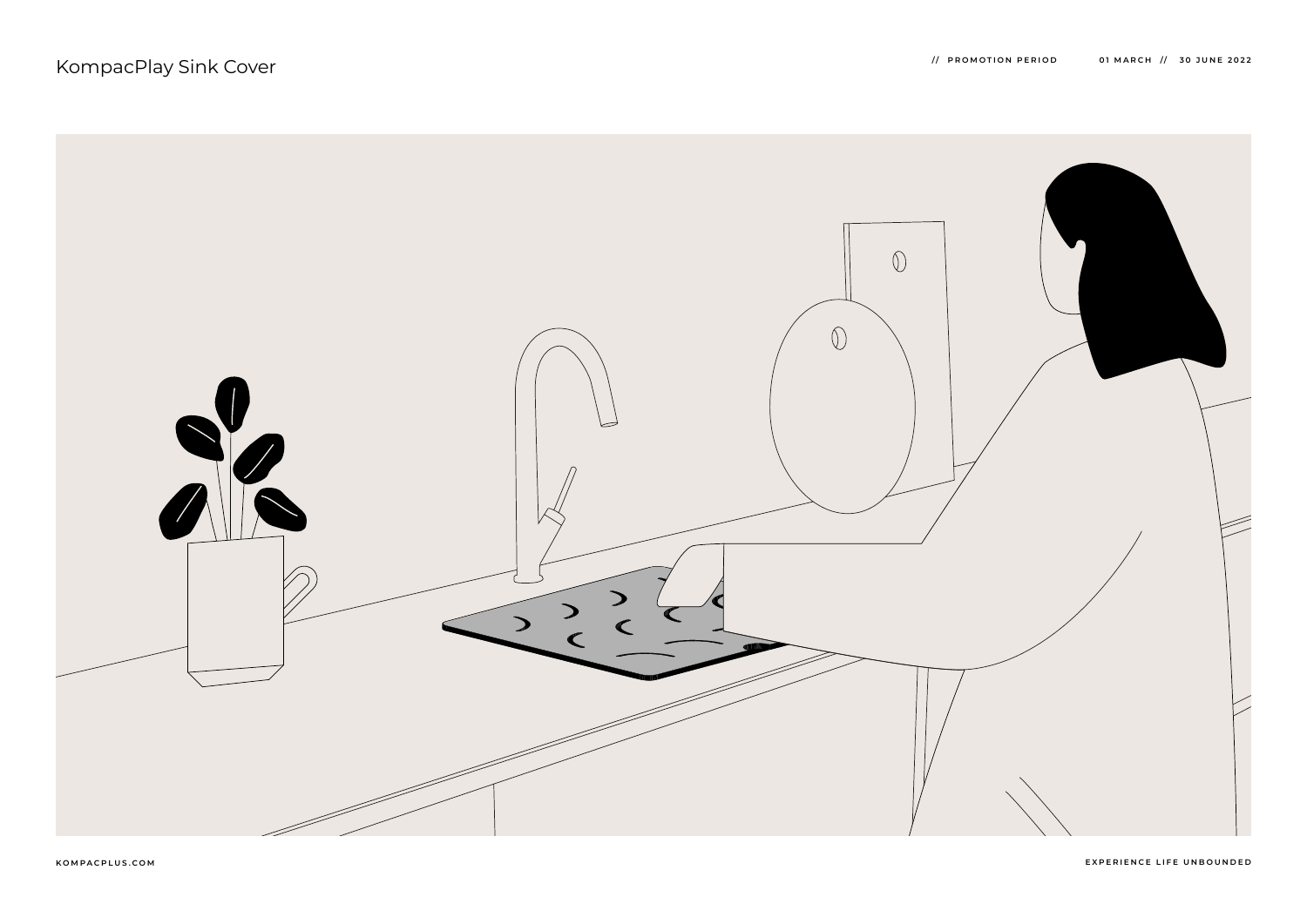**02 // KOMPACPLAY SINK COVER**

# The Extra Space Every Kitchen Needs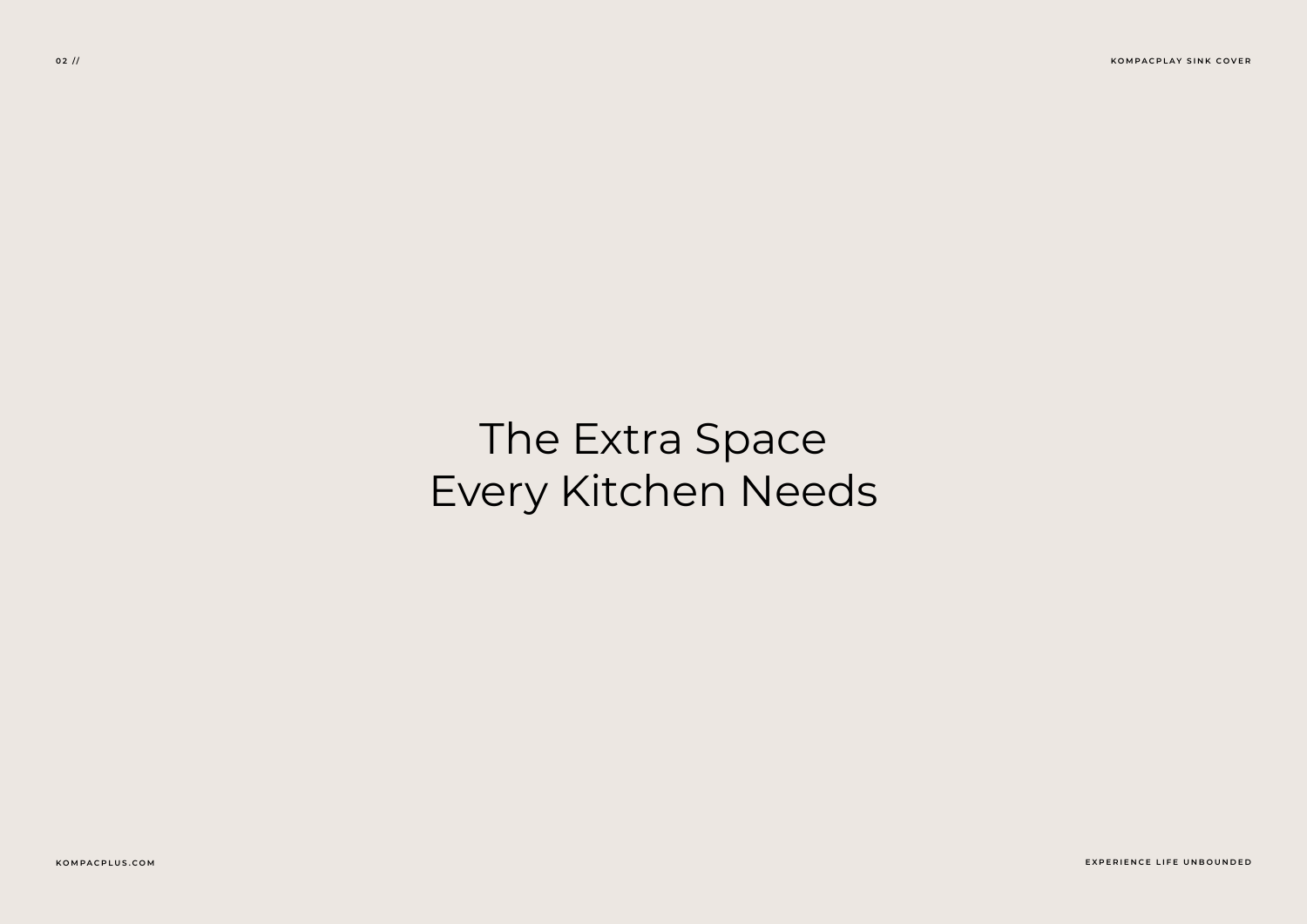

**KOMPACPLUS.COM K3.05 MATERA CHIARO | PATTERNS KOLLECTION | PROJECT BY knockknock.studio**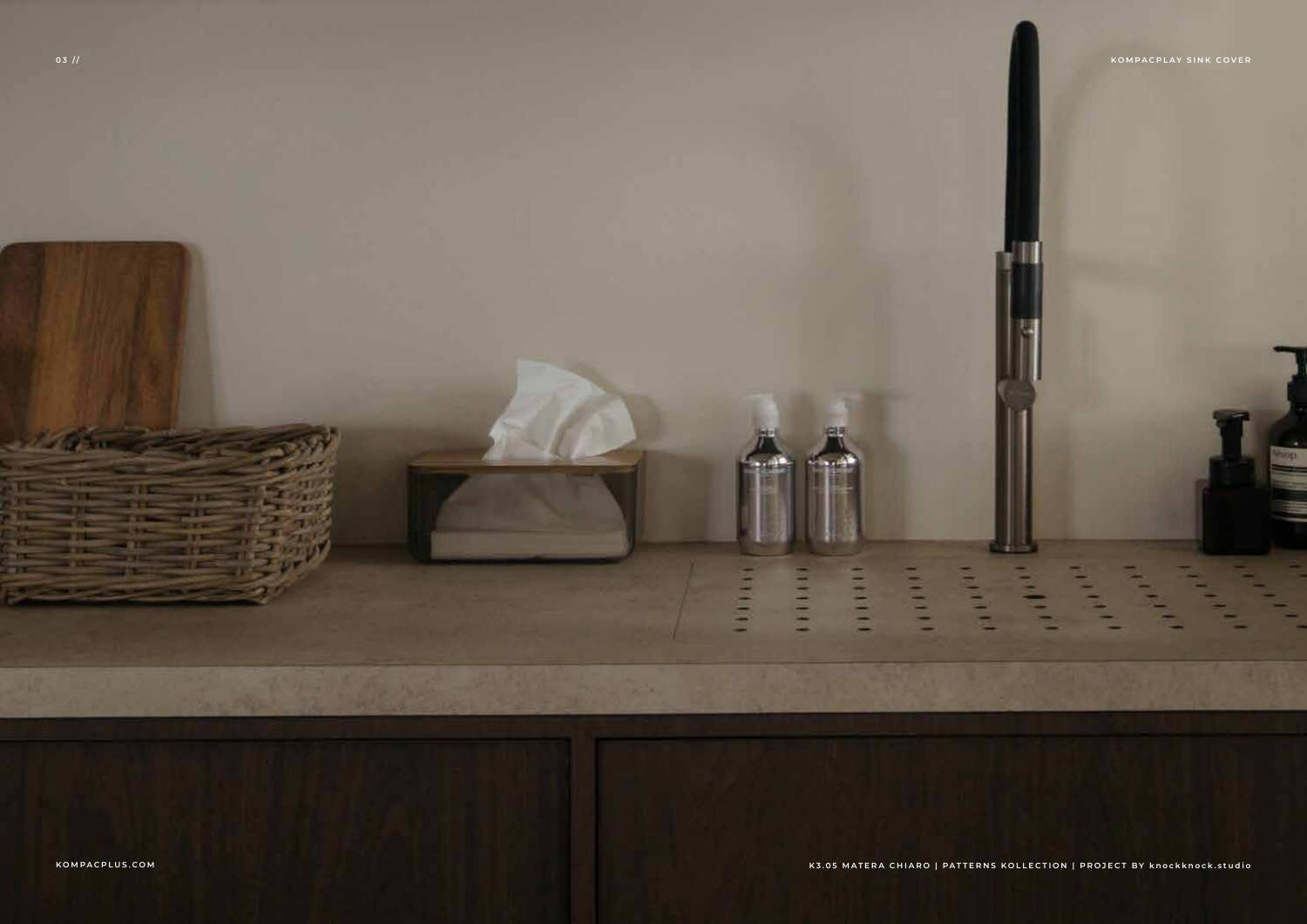#### Seamlessly in style, from counter to cover

Let KompacPlay Sink Cover enhance the aesthetic appeal of your kitchen interior with added pattern play.

With 20 standard designs to choose from, every KompacPlay Sink Cover is made to be unique. From shape to surface design, every aspect is crafted to guarantee seamless installation with the adjoining KompacTop countertop.

Made from waterproof KompacPanels, each lid is customisable by shape, size, and colour – a multi-purpose design that offers extra work space for everyday chores while effectively keeping prying eyes at bay.

Whenever you are in need of more space to cook, prep, and clean on, KompacPlay Sink Covers are always ready on standby to serve your every kitchen need.

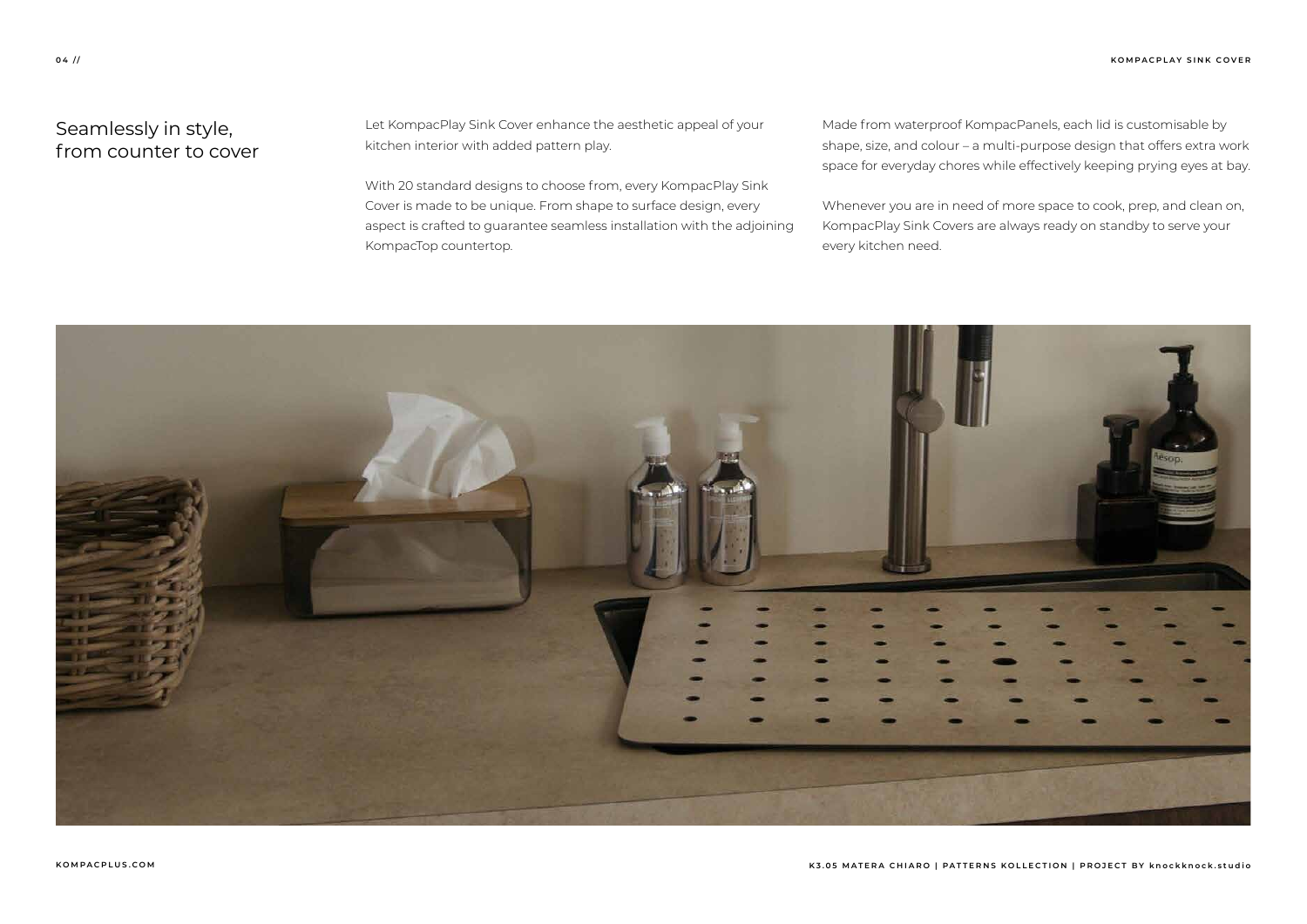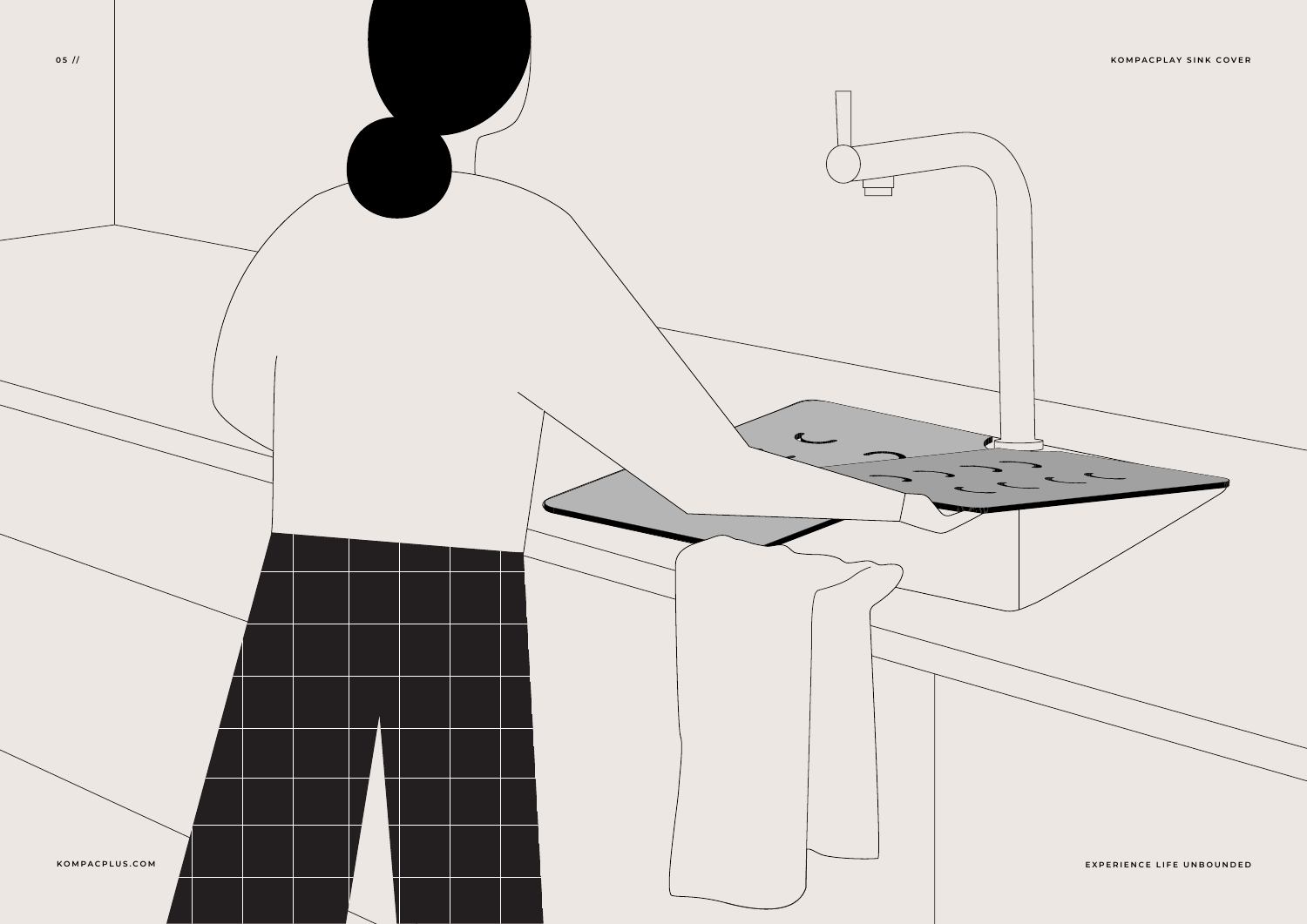# Build your sink cover in 3 easy steps

Recommended for undermount sink applications only to achieve seamless aesthetics from cover to countertop.

Cover designs may vary and/or change depending on actual size of sink.

SPOTLIGHT, SUNBURST, STARLIGHT, and ECLIPSE are best recommended for single-lid applications only.



**KOMPACPLUS.COM**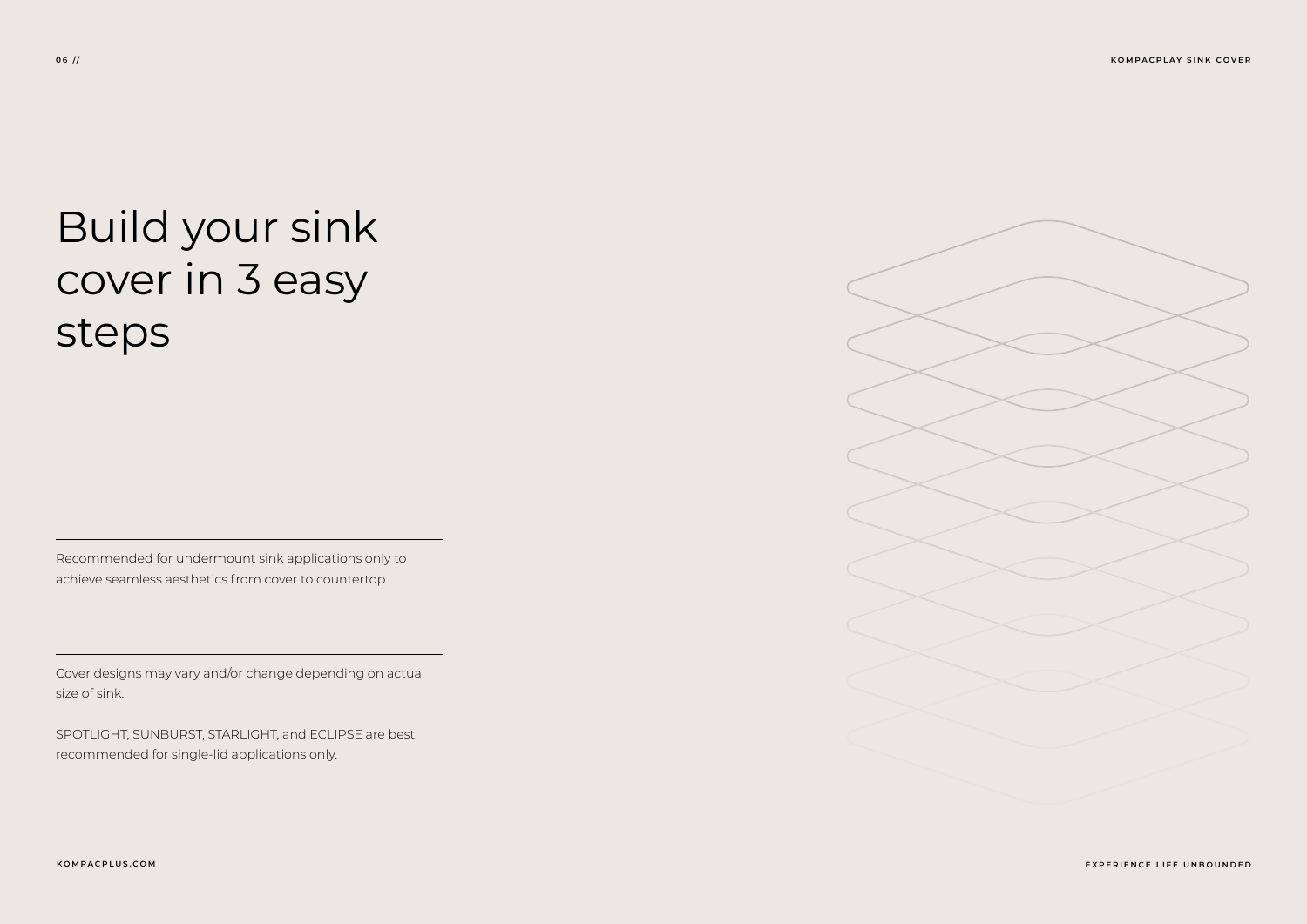## Step 01

Select your preferred type of cover.



SINGLE LID DOUBLE LID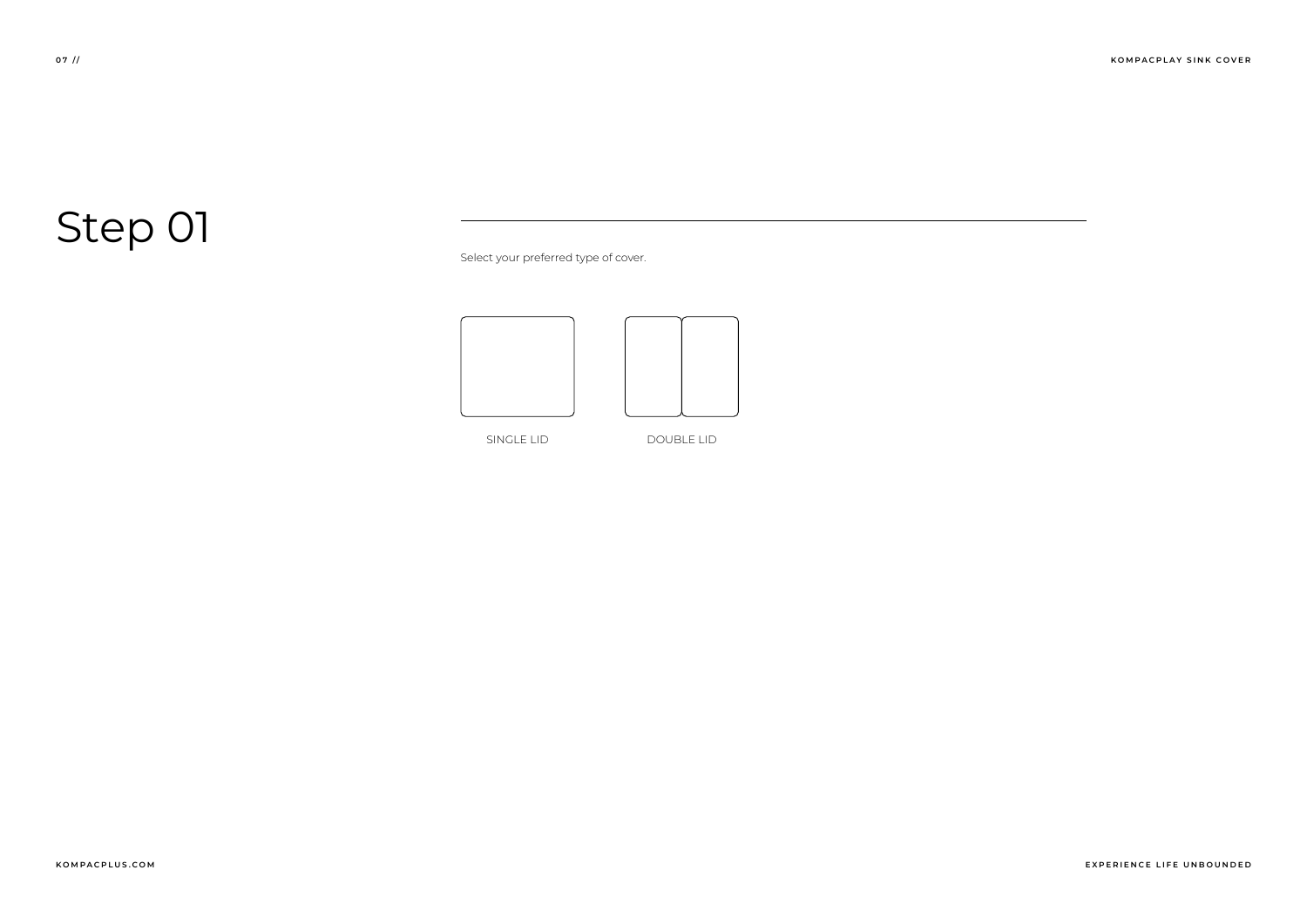### Step 02

Select your preferred cover design.







SPOTLIGHT





STARLIGHT









SUNBURST



RIPPLES









HIGH TIDE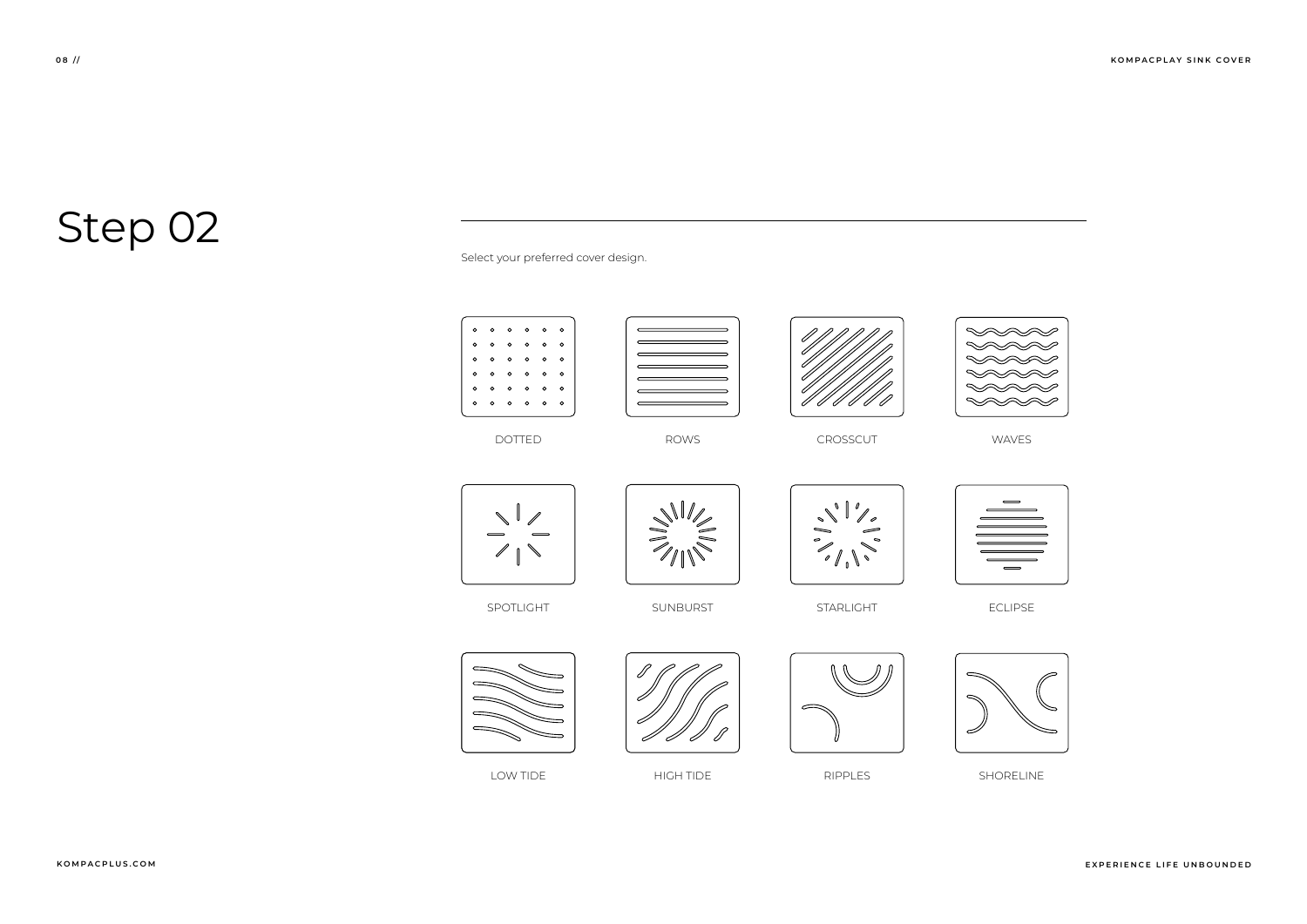Select your preferred cover design.

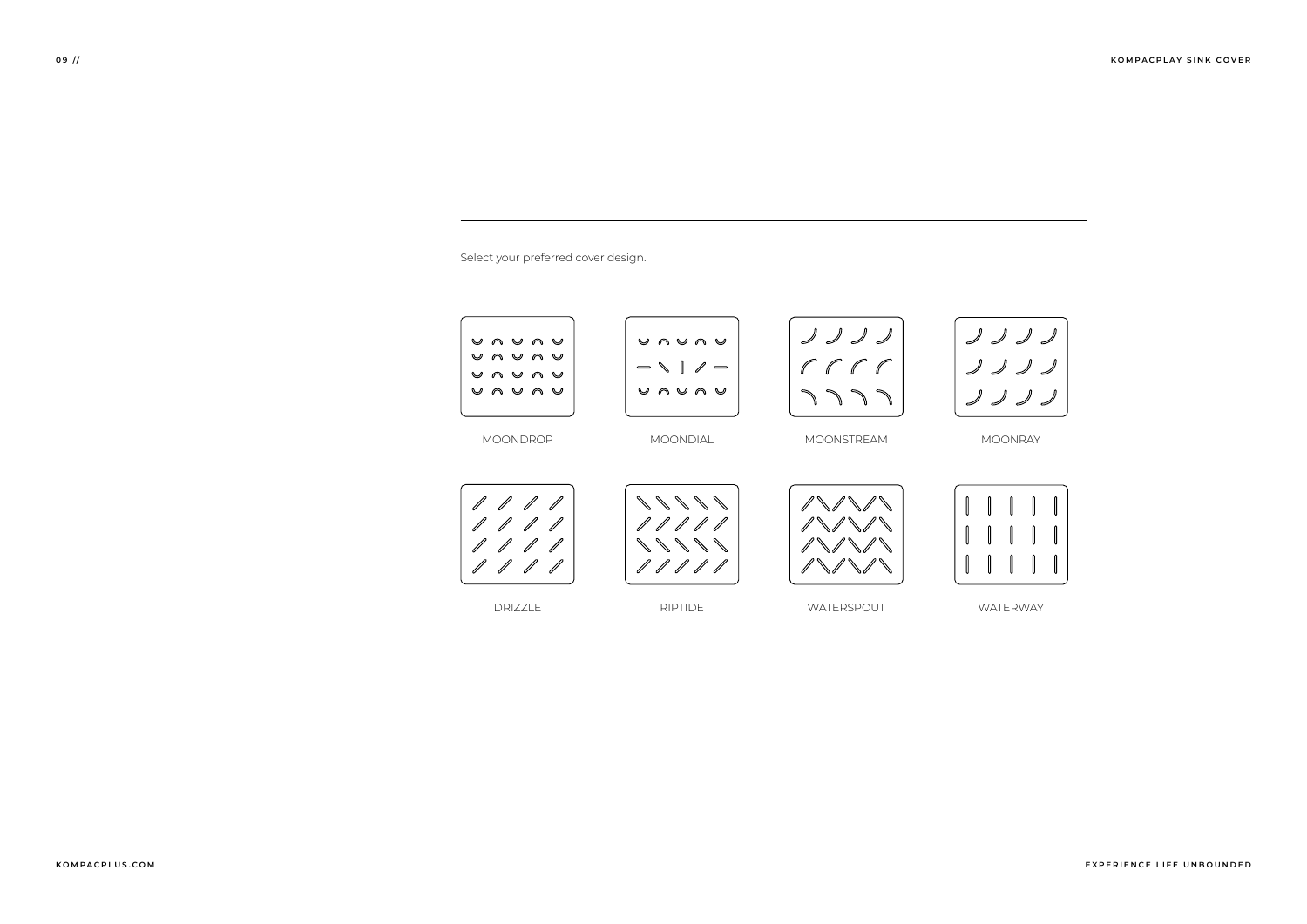### Step 03

Select your preferred opening method.

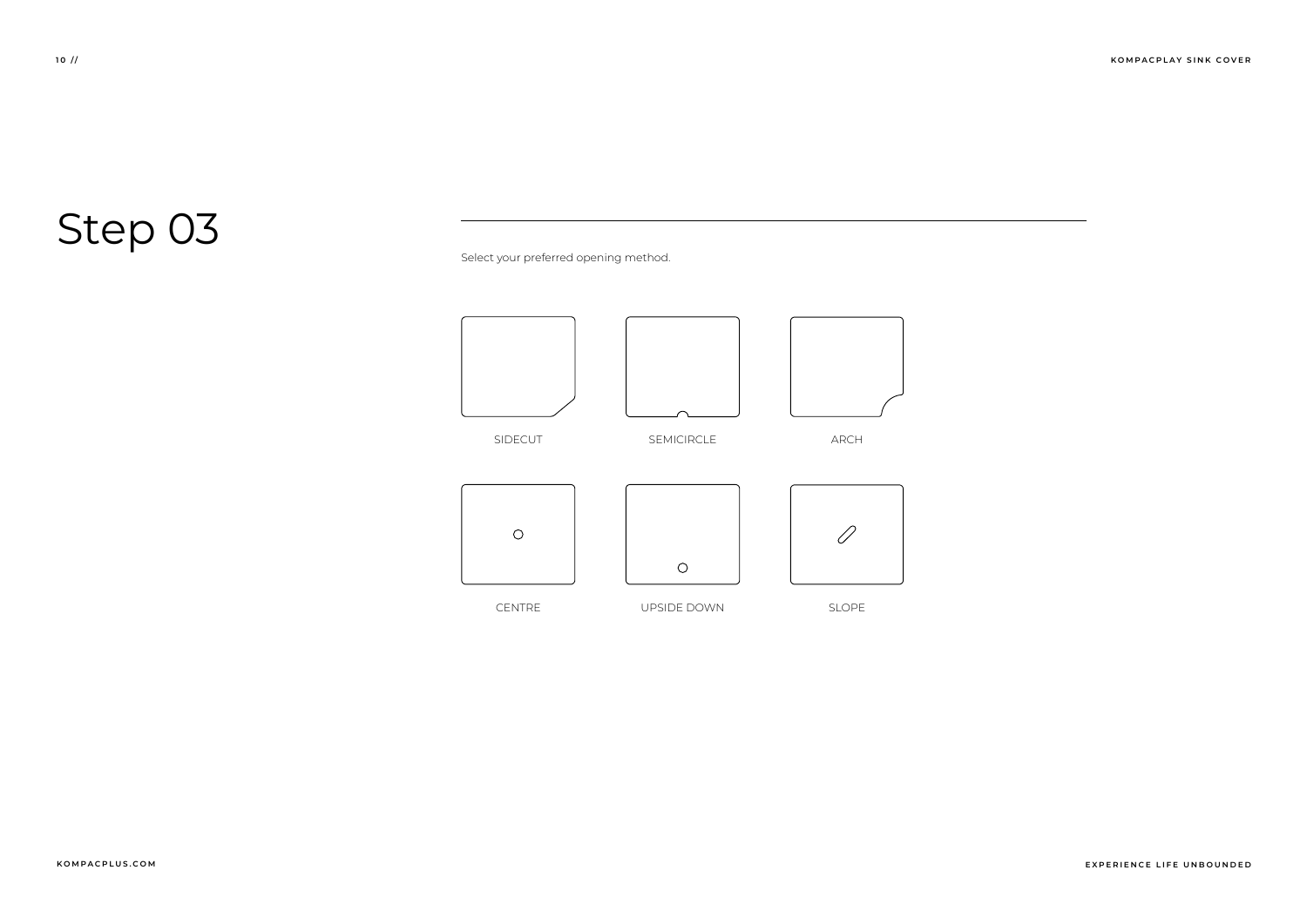#### Enhance Your Kitchen Experience with Complimentary Sink Covers

**// PROMOTION PERIOD 01 MARCH // 30 JUNE 2022**



#### Terms and Conditions

- Promotional offer is only applicable for new KompacTop orders of minimum 15 ft made through KompacPlus Pte Ltd.
- Only one (1) complimentary KompacPlay Sink Cover is allowed per project.
- Pricing is inclusive of product (KompacTop and KompacPlay Sink Cover), delivery and installation services only.
- Additional charges may apply for special customisation requests.
- Complimentary Sink Cover is only applicable for undermount sinks, with standard cover design options as shown on the KompacPlus website.

• Colour of Complimentary Sink Cover can either follow the colour of respective KompacTop order(s), or be customised with choice of any one (1) of colour from the Plains, Woods, or Patterns Kollection (subject to availability). Alta Plains Kollection is only available as a matching set with an Alta Plains KompacTop.

- Promotion is valid from 01 March 2022 until 30 June 2022. Reservations are strictly not allowed.
- Last order will be accepted on 30 June 2022 to be valid for the promotion and project must be executed within the next 30 days from the last day of order placement.
- The promotional offer is NOT applicable together with other on-going promotions or discount vouchers.
- KompacPlus reserves the right to amend the Terms and Conditions of this promotion at any time without prior notice.

**EXPERIENCE LIFE UNBOUNDED**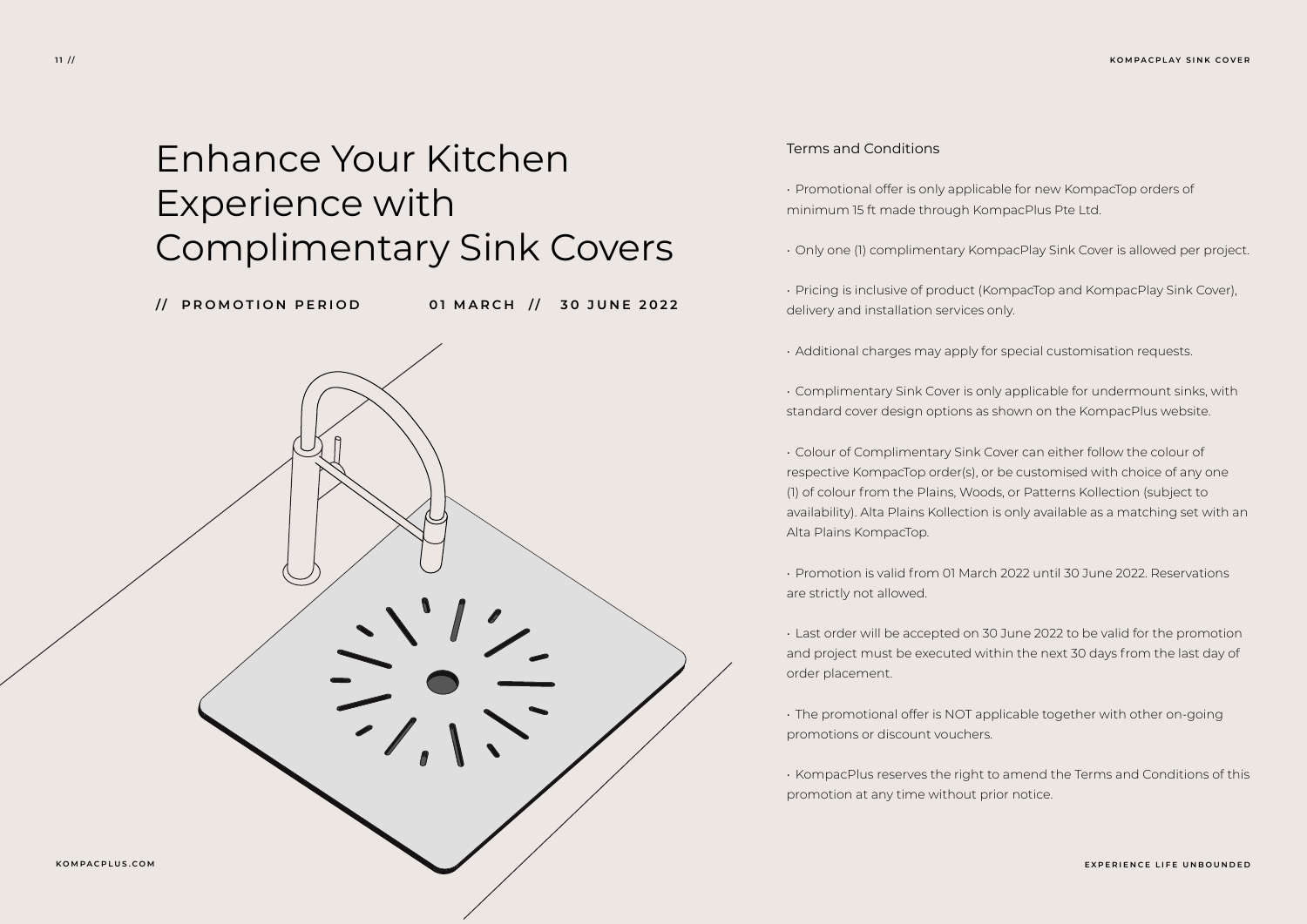